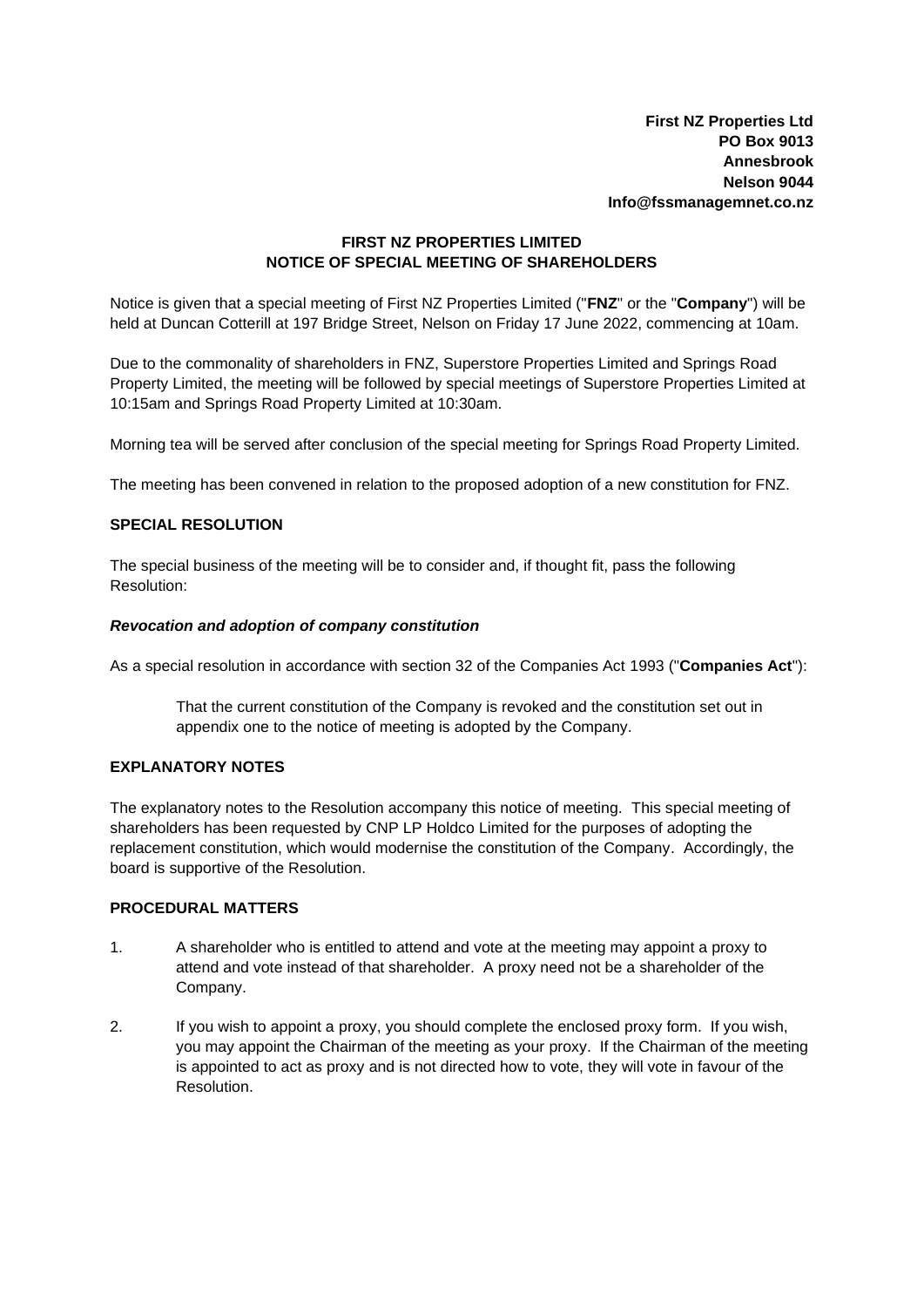# **Special resolution**

3. Pursuant to the Companies Act, a special resolution means a resolution passed by a majority of 75% or more of the votes of those shareholders entitled to vote and voting on the resolution.

# **DATED**: **25 May 2022**

**BY ORDER OF THE BOARD**

**John Murray Chair**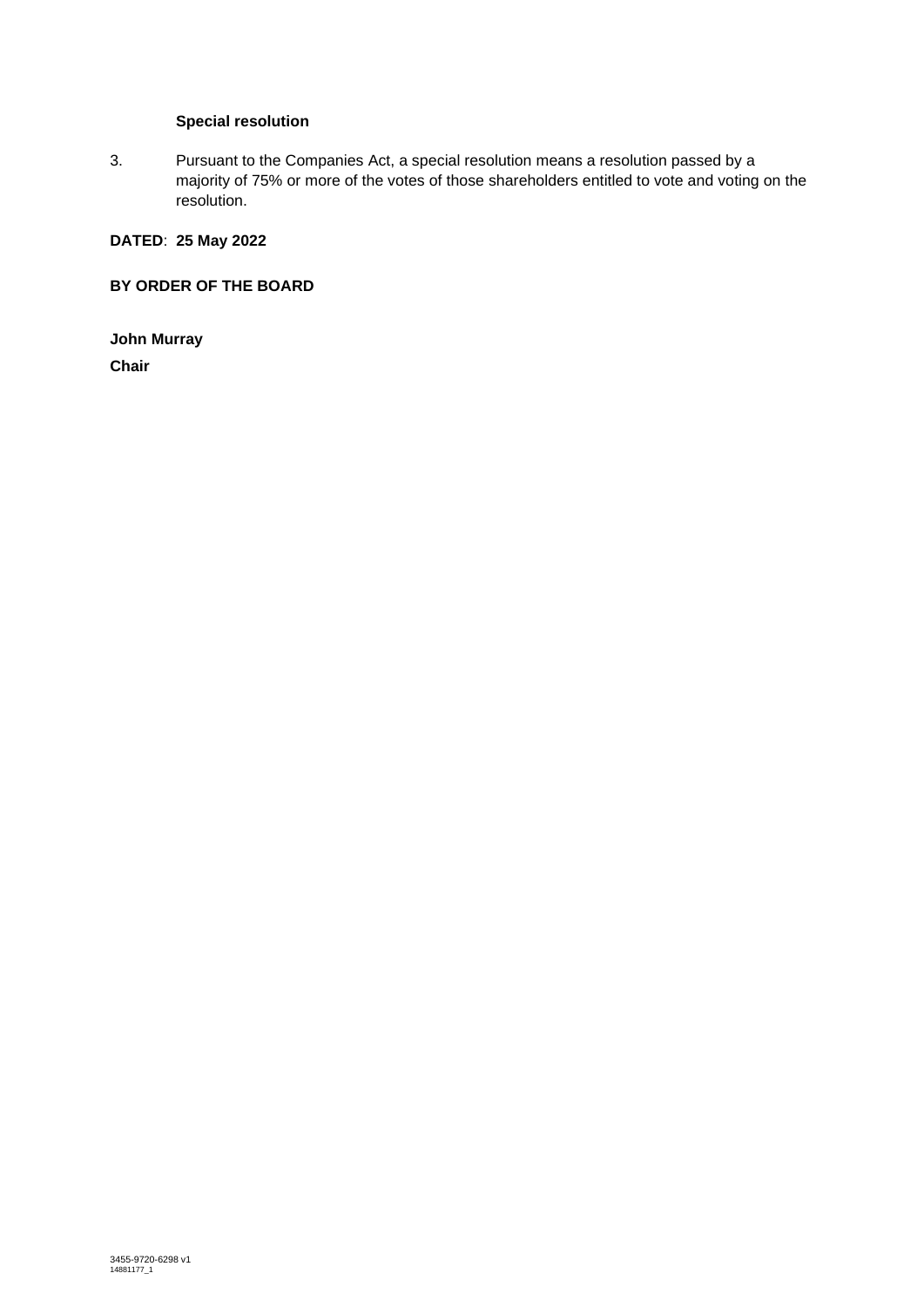## **EXPLANATORY NOTES**

# **CONSTITUTIONAL CHANGES**

The Company has called a special meeting to seek shareholder approval to adopt a new constitution, which has been proposed by CNP LP Holdco Limited. The proposed constitution has been prepared by Russell McVeagh on behalf of CNP LP Holdco Limited. The proposed constitution seeks to modernise the form of constitution used by the Company, consistent with current practice but does not make any significant changes to the rights and obligations of shareholders or the Company under the Company's current constitution.

The key amendments to the constitution can be summarised as follows (references to clauses are references to clauses in the proposed constitution):

- 1. **Issue of securities**: Currently the board can issue shares to any person. Clause 2.1 permits the Board to issue different types of shares, including redeemable shares – it is appropriate to refer to the ability to issue redeemable shares as the current constitution and the new constitution both contemplate the possible redemption of shares. Clause 2.2 permits the Board to issue options or other convertible securities. Both clauses have been included for flexibility.
- 2. **Consolidation and subdivision of shares**: Clause 2.4 permits the board to consolidate or subdivide the number of shares on issue. This clause has been inserted for convenience. An adjustment provision has also been included at 11.5(f) (which relates to the minimum shareholding of 3,000 shares) to account for any adjustments arising from a consolidation or subdivision of shares.
- 3. **Refusal to register shares**: Clause 11.5 provides for the rights for the Board not to register a transfer of shares. These rights already exist in the current constitution. However, the clause now includes a proviso where, if the Board resolves to exercise its power to refuse the registration of a transfer of shares, it must do so within 20 working days of receiving the relevant transfer, and the Board must provide notice of its refusal to the transferee within five working days.
- 4. **Transmission of shares**: Clauses 12.1 12.3 are standard provisions relating to the transmission of shares on death of a shareholder and the exercise of rights by Personal Representatives.
- 5. **Shareholder meeting quorum**: Clause 17.2 decreases the number of shareholders required for a quorum from 10 shareholders to 5 shareholders, and permits a shareholder who has appeared by Representative (which includes a proxy) to be counted towards the quorum of 5 shareholders at a shareholder meeting.
- 6. **Proxy forms**: A template proxy form has been removed from the Constitution, as it is not required to be included under the Companies Act. The Board anticipates providing a typical and appropriate form for each future meeting.
- 7. **Director appointments**: Clauses 24.2 and 24.4 now permit the holder or holders of a majority of shares in the Company to appoint or remove Directors by providing written notice to the Company. This amendment provides flexibility in avoiding the need for the Company to call a shareholder meeting to appoint or remove directors where a shareholder or group of shareholders already control a majority of votes. Directors can still be appointed and removed by ordinary resolution at a meeting of shareholders.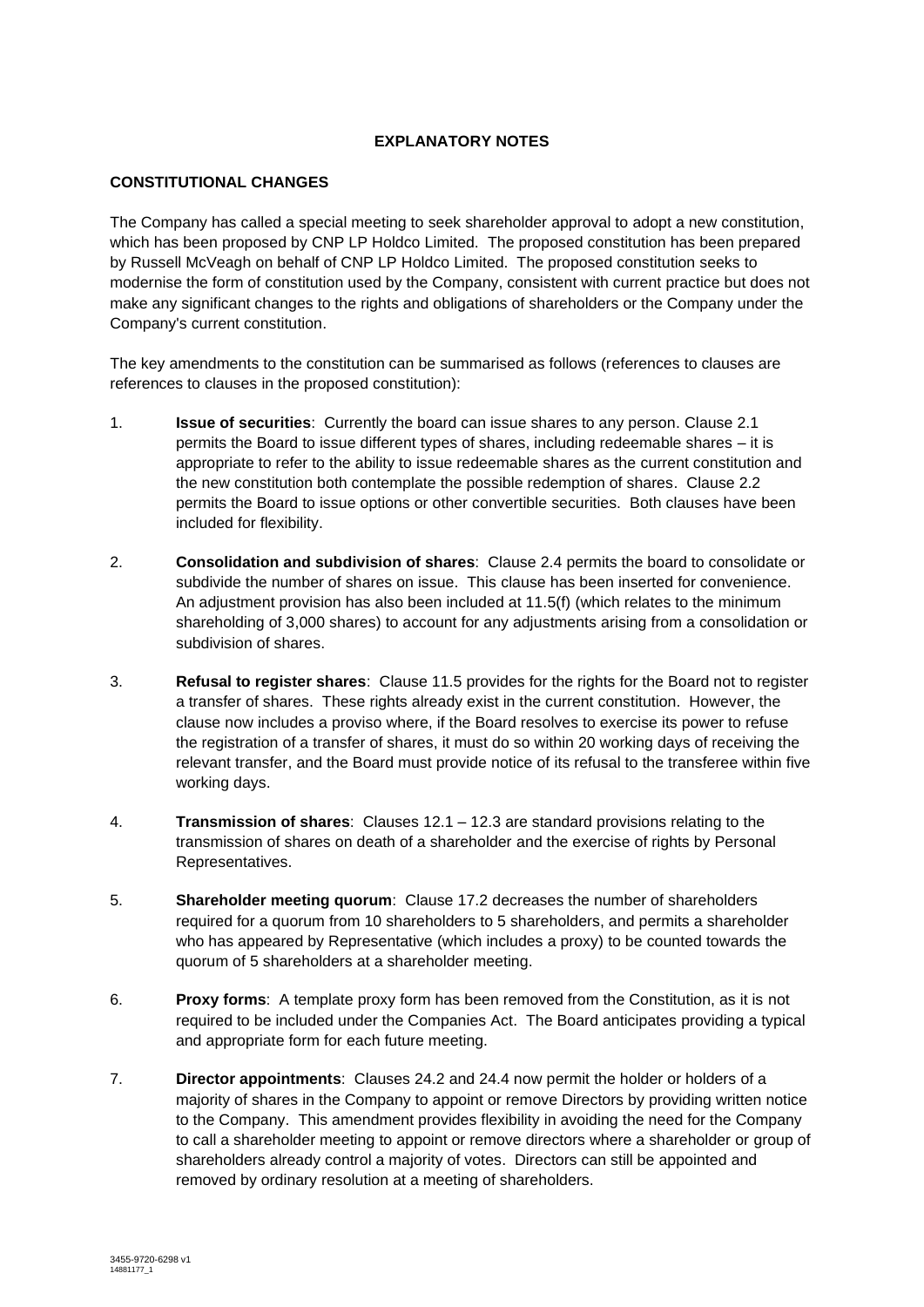- 8. **Vacation of office**: The categories of circumstances in clause 24.6, under which directors are automatically removed from office, have been expanded from the current constitution in line with typical provisions included in a constitution. These include a director's death, mental disorder, being subject to a property order or personal order under the Protection of Personal and Property Rights Act 1988, resignation, disqualification pursuant to the Companies Act, removal from office by majority shareholder notice or ordinary resolution and bankruptcy events.
- 9. **Indemnity of directors**: Clause 28.1 has been amended to provide that each Director of the Company is indemnified to the extent permitted by the Companies Act. The previous constitution permitted the Board to provide the same indemnity but then required the Board to take the further step to resolve to indemnify the directors under the provision.
- 10. **Personal involvement of directors**: Clause 30.2 provides that a Director may contract with the Company or otherwise be party to a transaction with or receive a benefit from the Company. This is not provided in the existing constitution, however, as the original constitution did not prohibit these activities the Directors could still undertake them. This provision remains subject to the avoidance provisions under section 141 of the Companies Act in circumstances where the Company does not receive fair value.
- 11. **Method of contracting**: Clause 32.1 provides for the method of contracting by the Company and reflects the position under the Companies Act and Property Law Act 2007. The role of company secretary has been removed, as the Company does not have a secretary and a secretary is not common in New Zealand.
- 12. **General modernisation**: The language and format of the Constitution has also been modernised generally.

The revocation of the current constitution and adoption of the proposed constitution by the Company is required to be approved by a special resolution of all shareholders.

The replacement of the Company's constitution does not impose or remove a restriction on the activities of the Company or affect the rights attaching to shares, and accordingly the shareholder minority buy-out rights under the Companies Act do not apply.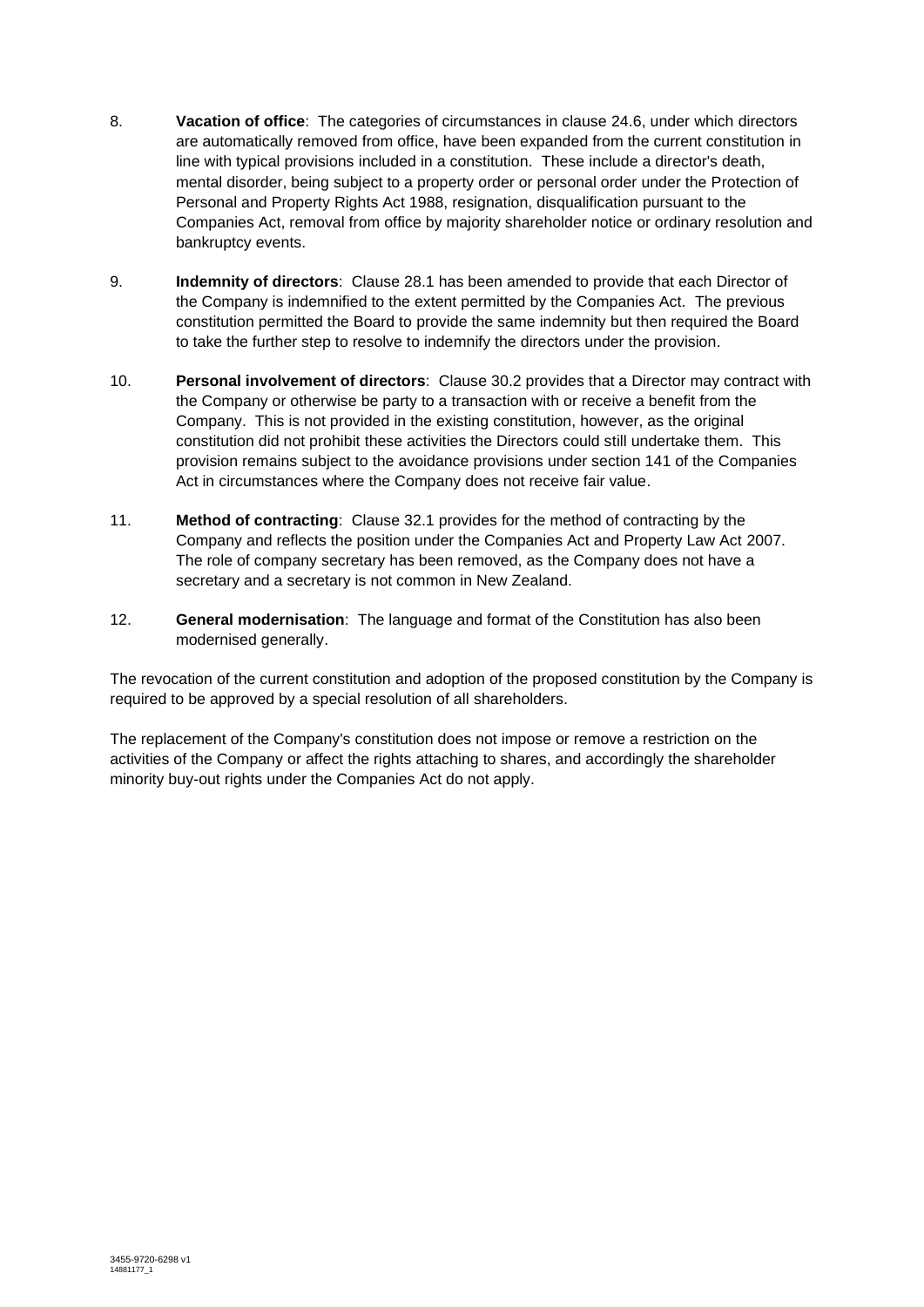# **APPENDIX ONE**

# **PROPOSED CONSTITUTION**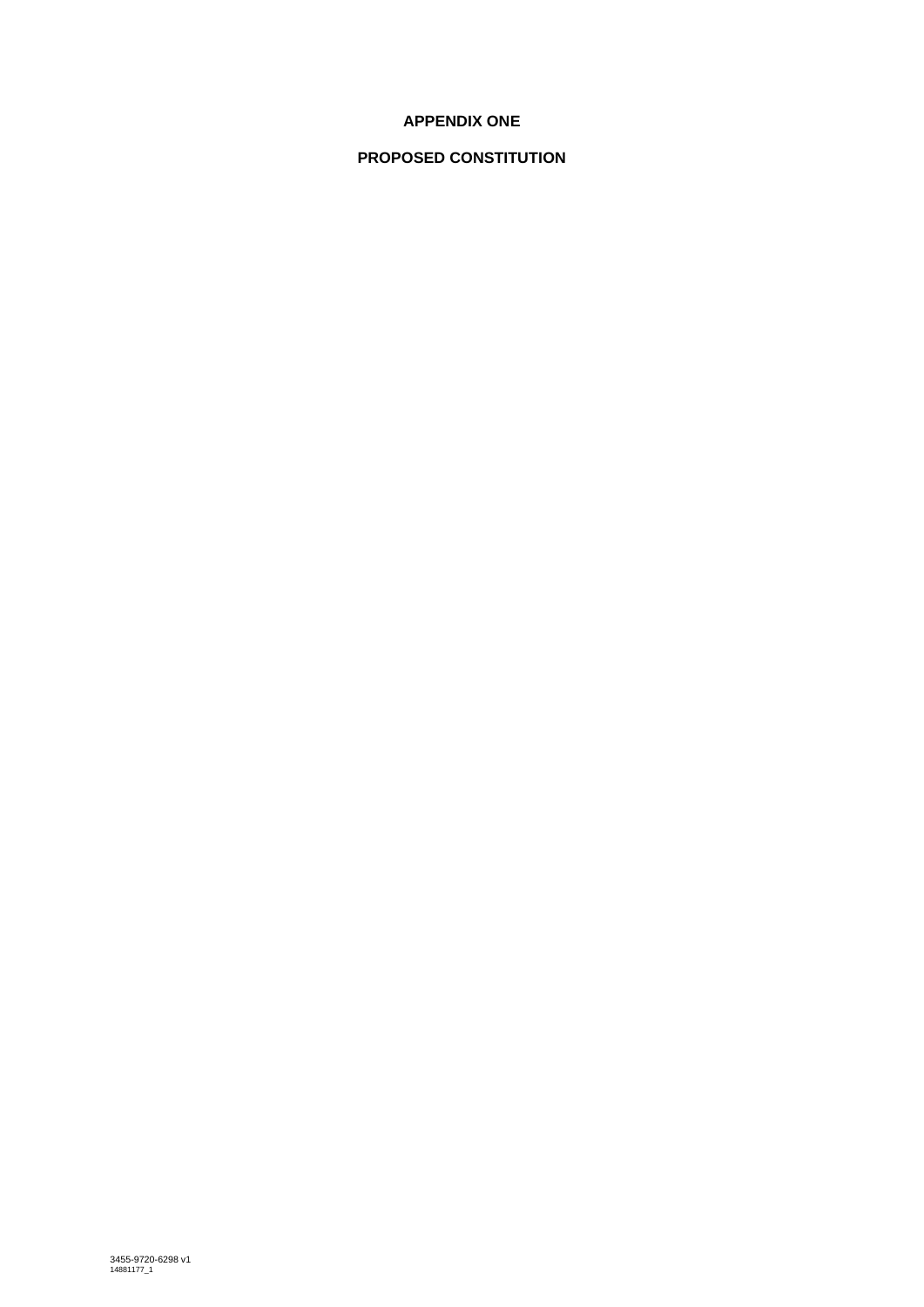## **APPENDIX TWO**

### **PROXY FORM**

### **First NZ Properties Limited 2022 Special Meeting**

**Lodge Your Proxy**

**Scan & email: [info@fssmanagement.co.nz](mailto:info@fssmanagement.co.nz)**

### **Mail: C/- FSS Management Ltd, PO Box 9013, Annesbrook, Nelson, 7044, New Zealand**

#### **PROXY FORM / ADMISSION CARD FOR FIRST NZ PROPERTIES LIMITED'S 2022 SPECIAL MEETING**

The Special Meeting ("**Meeting**") of First NZ Properties Limited ("**Company**") will be held at Duncan Cotterill at 197 Bridge Street, Nelson on Friday 17 June 2022, commencing at 10am.

If you will attend the meeting, please bring this form to assist with your registration. If you will not attend the meeting but wish to be represented by proxy, please complete and return this form (in accordance with the lodgement instructions above) by **no later than 10am on Wednesday 15 June 2022**, or otherwise by presenting this form at the meeting before the meeting is declared open.

#### **Appointment of proxy**

As a shareholder you may attend the meeting. Subject to the constitution of the Company, you may appoint a proxy to attend and vote at the meeting. A proxy need not be a shareholder of the Company. To appoint a proxy, write the full name of that in the space allocated on the reverse of this form. If you do not appoint a proxy using this form, your appointment will be invalid.

#### **Voting of your holding**

Direct your proxy how to vote by making the appropriate election on this proxy form, in respect of the resolution. If you return this form without directing the proxy how to vote on any particular matter, the proxy will vote as he or she thinks fit.

#### **Attending the meeting**

If you wish to vote in person, you should attend the meeting. **Please bring this form with you to the meeting** to assist with your registration.

A corporation may appoint a person to attend and vote at the meeting as its representative in the same manner as that in which it could appoint a proxy. That person need not also be a shareholder.

### **Signing instructions for proxy forms**

Individual

If you are an individual holder of shares, you must sign this proxy form.

#### Joint Holding

If you are joint holders of shares, each of you must sign this proxy form.

#### Power of Attorney

If this proxy form is to be signed under a power of attorney, please send a copy of the power of attorney and a signed certificate of non-revocation of the power of attorney with this proxy form.

### Corporate Shareholder

If you are a company this proxy form must be signed on behalf of the company by a person acting under the company's express or implied authority.